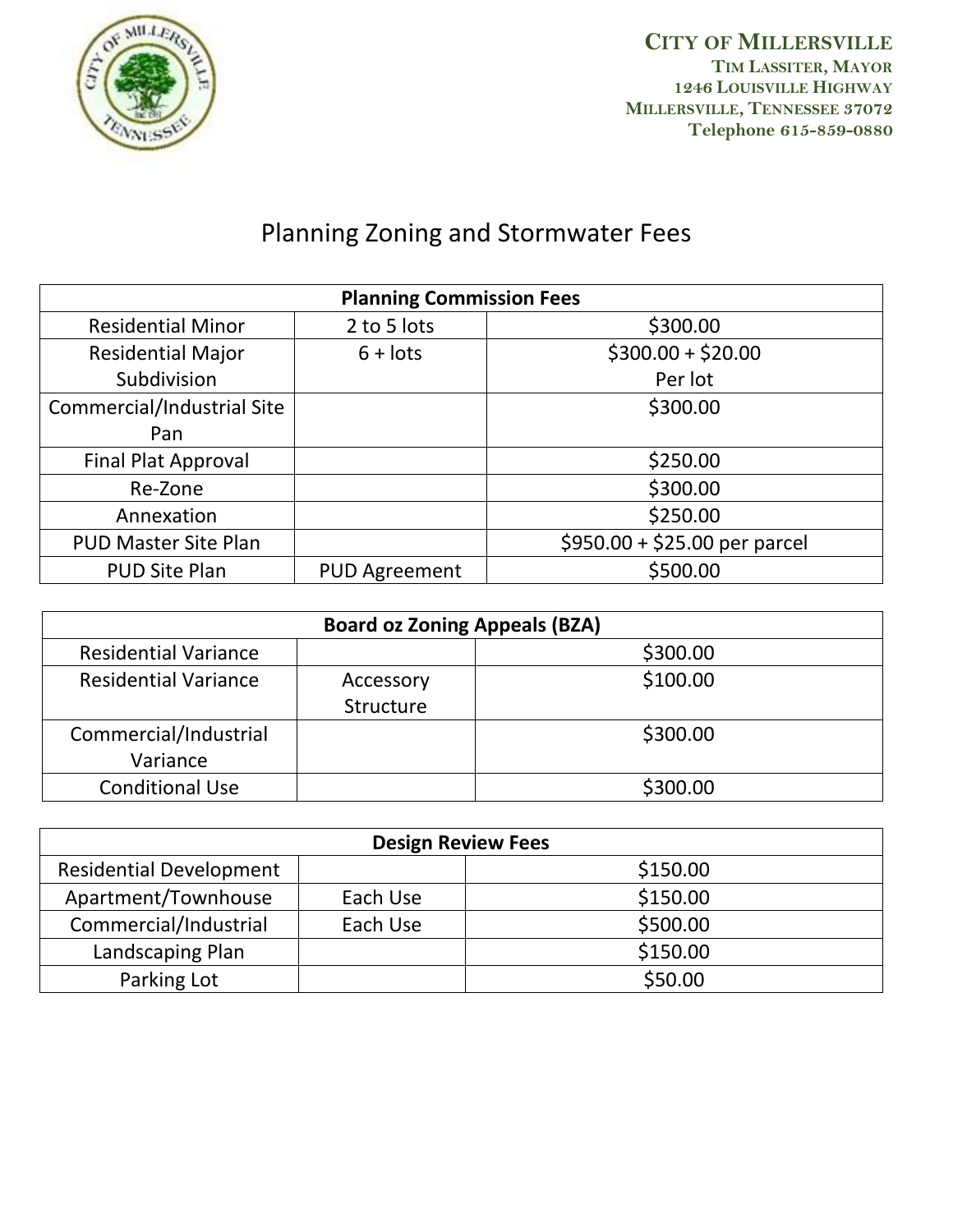

**CITY OF MILLERSVILLE TIM LASSITER, MAYOR 1246 LOUISVILLE HIGHWAY MILLERSVILLE, TENNESSEE 37072 Telephone 615-859-0880**

| <b>Other Zoning Fees</b>     |                            |          |
|------------------------------|----------------------------|----------|
| <b>Residential Site Plan</b> |                            | \$50.00  |
| <b>Residential Site Plan</b> | <b>Accessory Structure</b> | \$25.00  |
| Performance Bond or          |                            | \$200.00 |
| Letter of Credit             |                            |          |
| Development                  |                            | \$300.00 |
| Agreement                    |                            |          |
| <b>Cell Tower</b>            | <b>Zoning Review</b>       | \$100.00 |
| <b>Commercial Zoning</b>     | <b>Business Use</b>        | \$25.00  |
| Review                       |                            |          |
| <b>Construction Trailer</b>  | <b>Site Location</b>       | \$100.00 |
| <b>FEMA Floodplain</b>       |                            | \$250.00 |
| Review                       |                            |          |
| <b>Zoning Verification</b>   |                            | \$25.00  |
| Letter                       |                            |          |
| <b>Sewer Verification</b>    |                            | \$25.00  |
| Letter                       |                            |          |
| Zoning Interpretation        |                            | \$50.00  |
| Letter                       |                            |          |
| Use and Occupancy            |                            | \$50.00  |
| Permit                       |                            |          |
| <b>Temporary Use Permit</b>  |                            | \$100.00 |
| <b>Permit Processing Fee</b> |                            | \$10.00  |
| <b>Burn Permit</b>           |                            | \$5.00   |

| <b>Sign Permits</b>   |          |  |
|-----------------------|----------|--|
| Sign Permit           | \$50.00  |  |
| Sign Re-face          | \$25.00  |  |
| <b>Temporary Sign</b> | \$25.00  |  |
| Sign Master Plan      | \$300.00 |  |